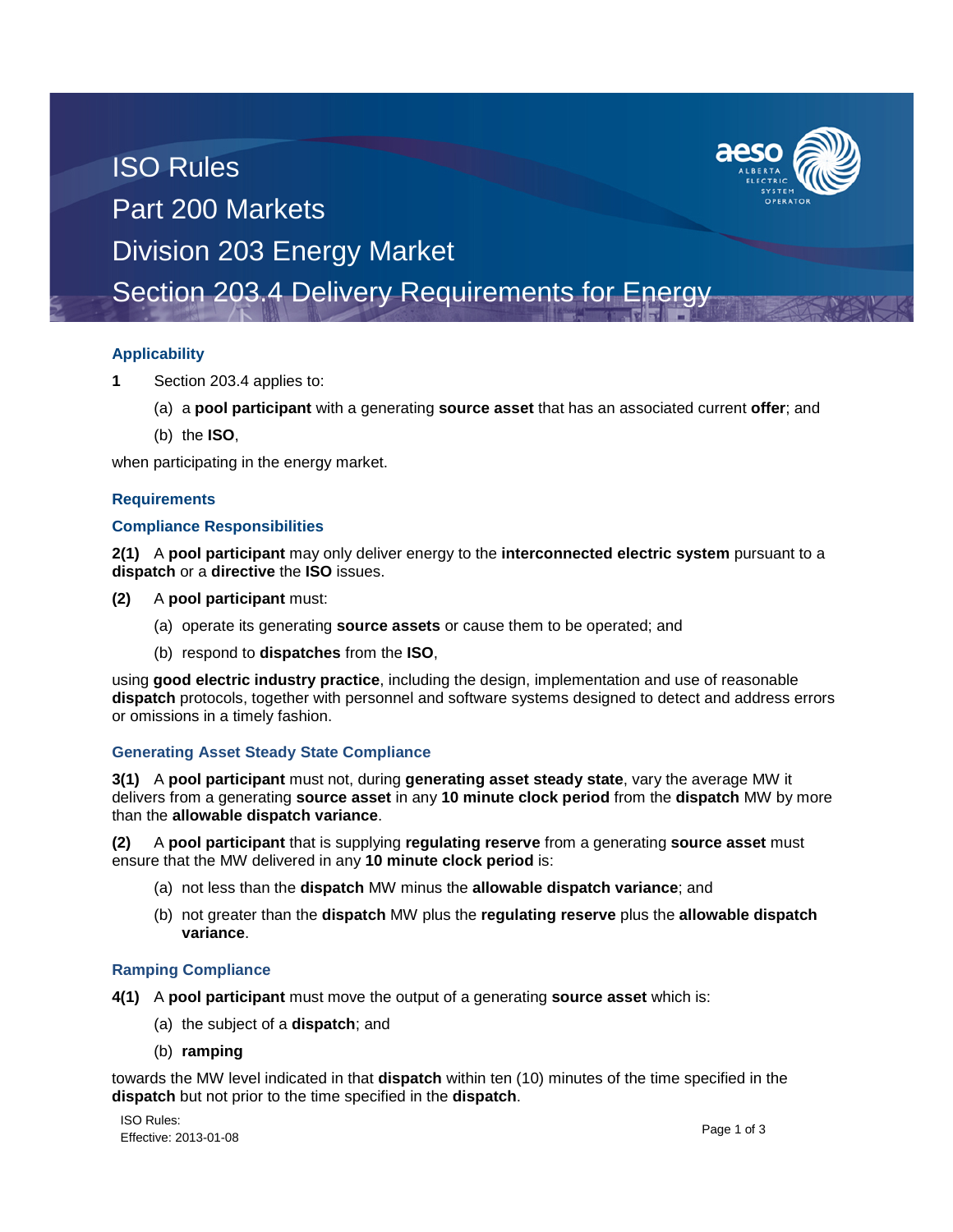# ISO Rules Part 200 Markets Division 203 Energy Market Section 203.4 Delivery Requirements for Energy

#### **(2)** A **pool participant** must ensure that each generating **source asset** reaches **generating asset steady state** in:

- (a) no longer than the period of time calculated as follows:
	- (i) divide the change in **dispatch** MW by the **ramp rate** the **pool participant** submits;
	- (ii) add forty percent (40%) of the time calculated in subsection  $4(2)(a)(i)$  or five (5) minutes, whichever is greater; and
	- (iii) add the ten (10) minutes referred to in subsection 4(1); and
- (b) no sooner than the period of time calculated as follows:
	- (i) divide the change in **dispatch** MW by the **ramp rate** the **pool participant** submits; and
	- (ii) subtract forty percent (40%) of the time calculated in subsection  $4(2)(b)(i)$  or five (5) minutes, whichever is greater.

#### **Operational Deviation**

**5(1)** A **pool participant** must, if a generating **source asset** experiences an **operational deviation**, verbally inform the **ISO** as soon as practical of the occurrence of the **operational deviation** and provide a description of the cause if known.

**(2)** A **pool participant** must inform the **ISO** of the information required under subsection 5(1) on a telephone line the **ISO** designates, which must contain a voice recording system.

**(3)** A **pool participant** must, if an **operational deviation** extends for twenty (20) minutes or longer, submit an **available capability** restatement or MW restatement for the generating **source asset** that represents the operational capability of the generating **source asset** and must do so no later than twenty (20) minutes after the commencement of the **operational deviation**.

#### **Exceptions to Non-Compliance**

**6** Notwithstanding the provisions set out in subsections 3, 4 and 5, the **ISO** must not determine that a **pool participant** is non-compliant with a **dispatch** for a generating **source asset** if the **pool participant** has met its responsibilities as set out subsection 2 and one (1) or more of the following circumstances occur:

- (a) the generating **source asset** is **ramping** into position to provide **operating reserve**s in response to a **dispatch** in the fifteen (15) minutes before the time indicated in that **dispatch**;
- (b) the generating **source asset** is operating below the **minimum stable generation** level indicated in the Energy Trading System, but only if that generating **source asset** is:
	- (i) synchronizing and its **available capability** the **pool participant** submitted is equal to its **minimum stable generation** and it has received a **dispatch** for that quantity, in MW;
	- (ii) going off line and its **available capability** the **pool participant** submitted is equal to zero (0) and it has received a **dispatch** for that quantity, in MW;